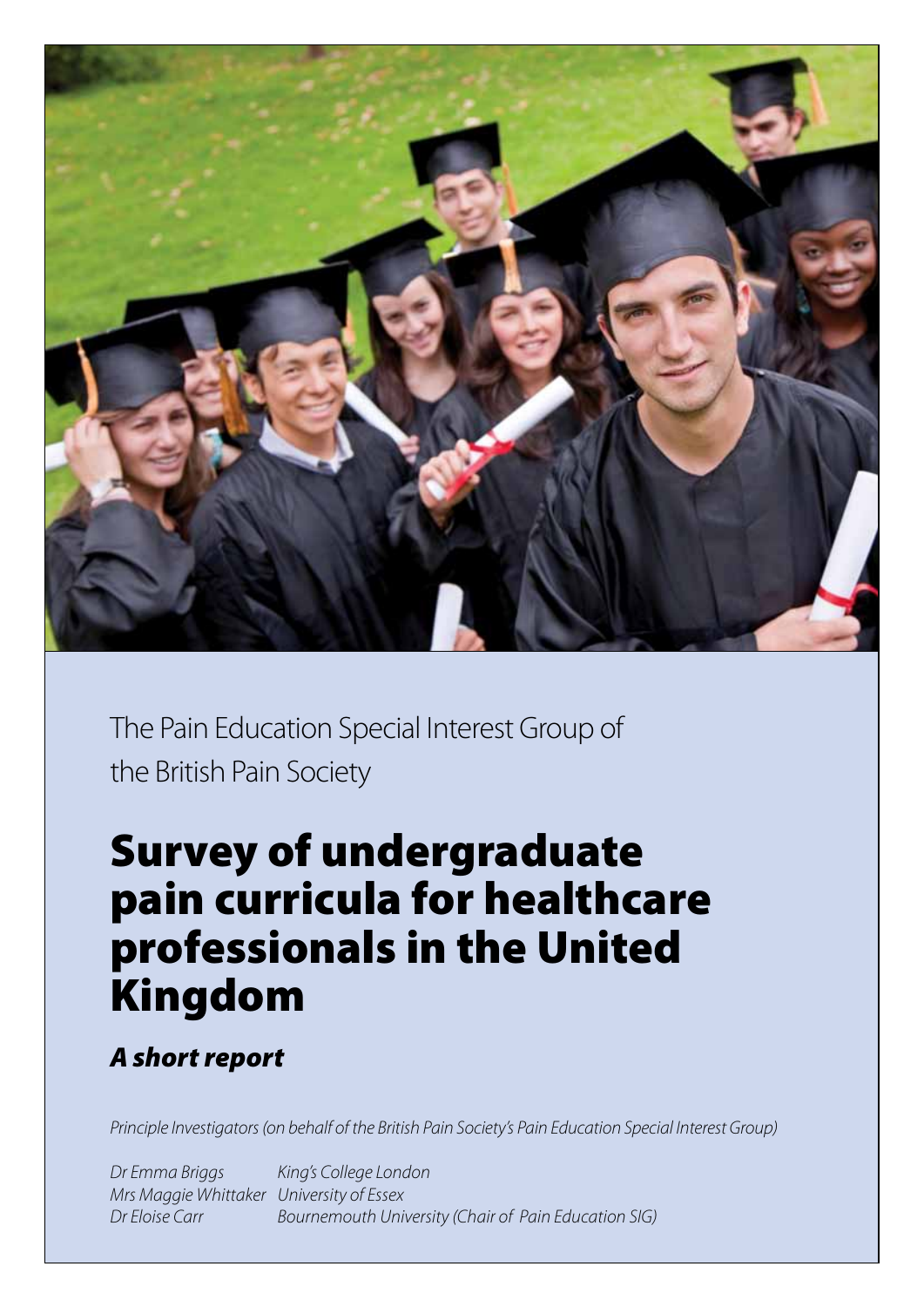Published by The British Pain Society 3rd floor Churchill House 35 Red Lion Square London WC1R 4SG

www.britishpainsociety.org

© The British Pain Society 2009

UK/UNA-09013h Generated October 2009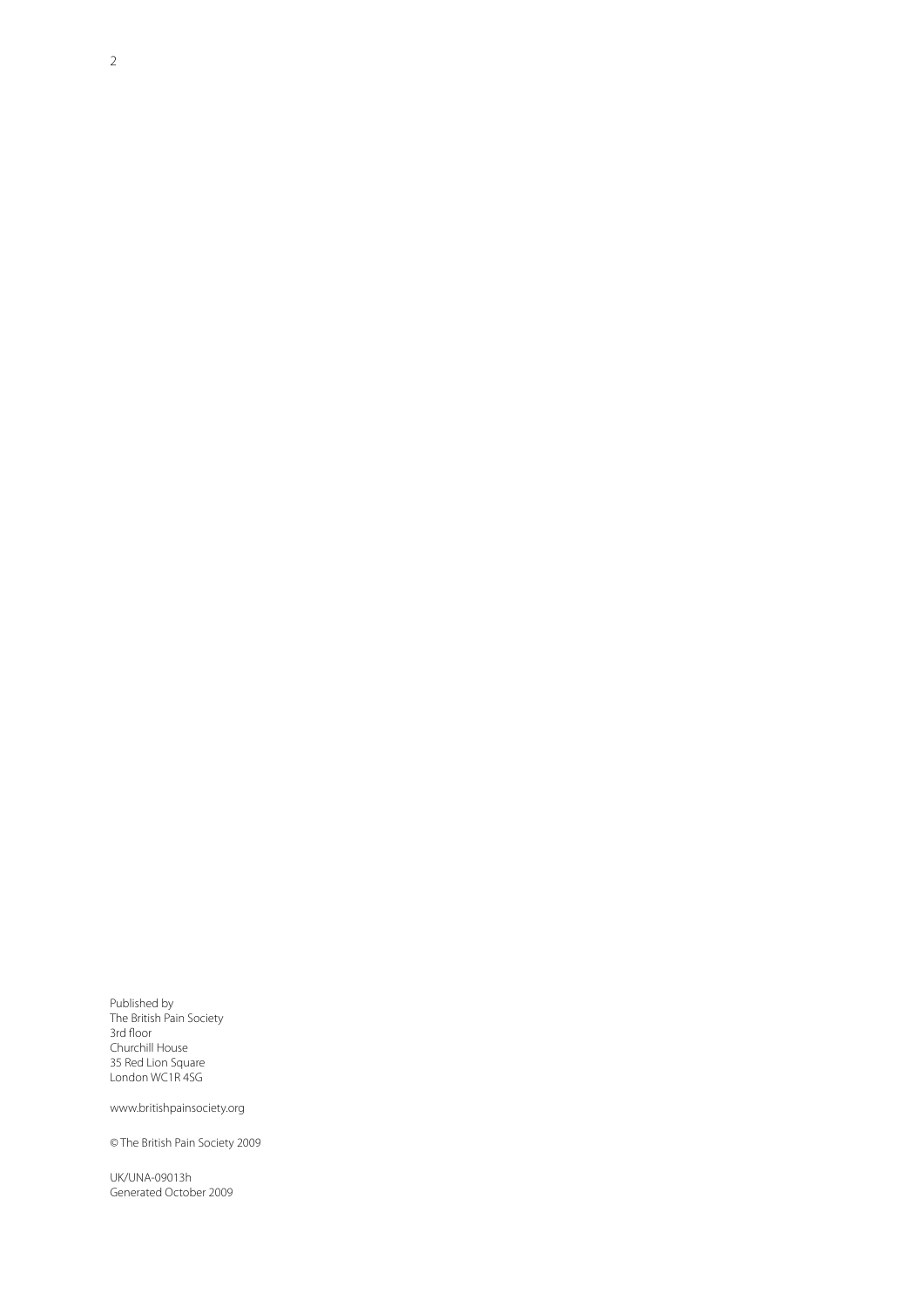# Contents

|                     | Page           |
|---------------------|----------------|
| Foreword            | $\overline{4}$ |
| Summary             | 5              |
| Background          | 5              |
| The study           | $\sqrt{6}$     |
| Results             | $\sqrt{6}$     |
| Discussion          | 10             |
| Conclusions         | 11             |
| Key recommendations | 12             |
| References          | 12             |
| Acknowledgements    | 14             |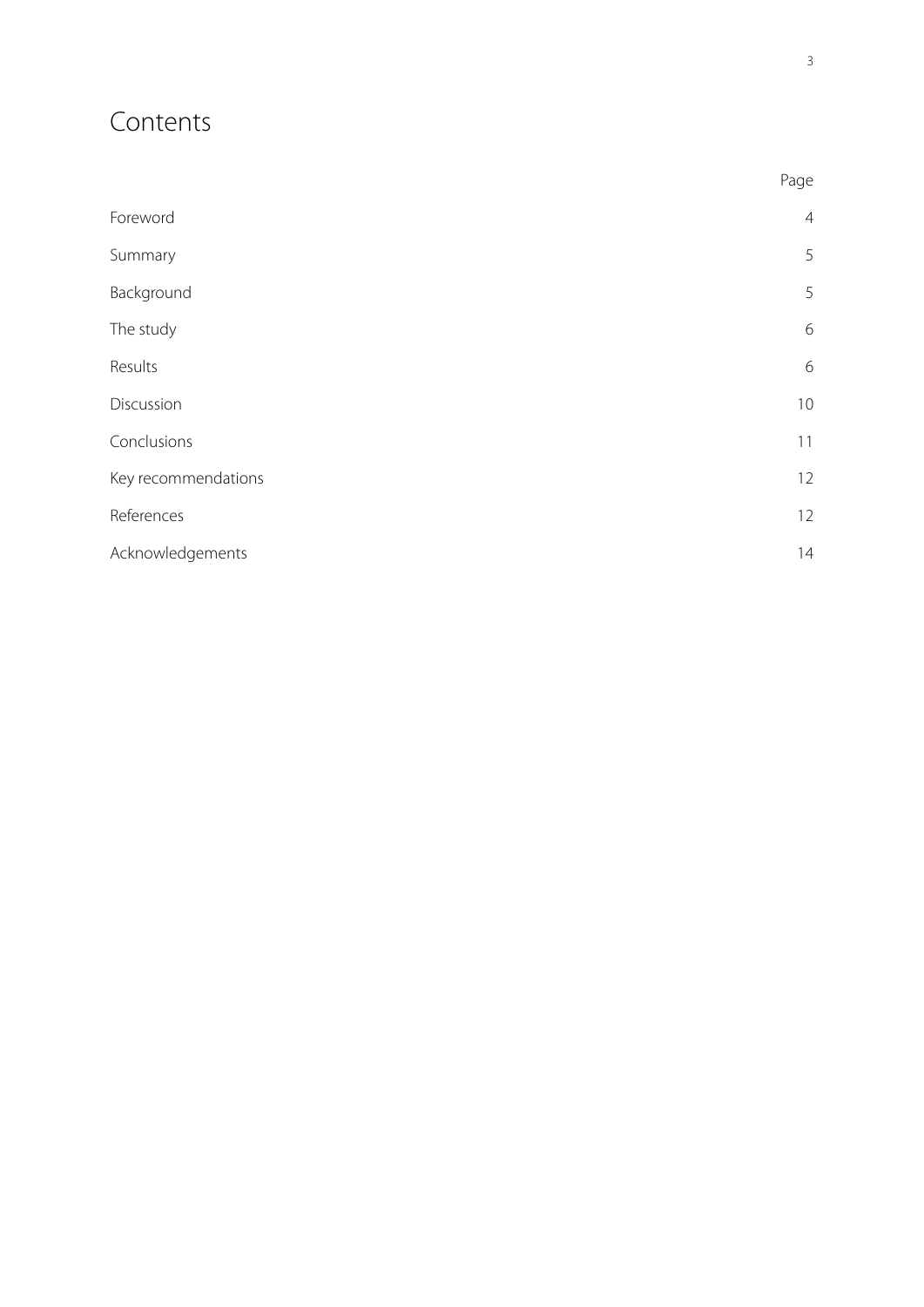# Foreword

Pain is a common problem affecting the lives of millions of people. Pain is one of the main reasons for people seeking health care. Although some patients with pain are in hospital, the majority are not. Therefore health professionals in all settings require appropriate training in the diagnosis and treatment of pain.

This work is a comprehensive survey of the curricula of eight healthcare professions across the United Kingdom. It shows that pain education in many current undergraduate courses is inadequate preparation for professional practice. Teaching on pain is often delivered piecemeal as part of other topics. Rarely is it taught as a discrete module. Treatment of pain requires a multidisciplinary approach, but undergraduates learn about pain management in narrow professional groups. Multiprofessional education builds good team working and communication skills, which are key requisites for providing high quality pain care.

Earlier this year, the Chief Medical Officer's Annual Report for 2008 highlighted the extent of chronic pain, and the lack of services for those who live with it. One of the recommendations was to improve pain education for health professionals. An interprofessional review of Safety and Quality in undergraduate curricula has been established in Northern Ireland and chronic pain will be considered as a subject for review. Reports on chronic pain have recently been published in Scotland and Wales, and in Scotland a Lead Clinician for Chronic Pain was recently appointed. A new consultation is now underway to add pain to the National Health Service Essence of Care benchmarks in England. These developments all help promote high quality services for patients. This survey by the British Pain Society builds on this momentum by identifying significant gaps in the current training programmes for many different professional groups.

Health professionals need to be competent in assessing and managing pain. Competency in this area must be a universal requirement for professional registration for all professions. Pain education should include opportunities for health professionals to study together. We fully support the key recommendations from this survey and hope that it provides the impetus for pain education to become a critical component for the preparation of all health professionals.

Sir Liam Donaldson Chief Medical Officer (England)

Dr Harry Burns Chief Medical Officer (Scotland)

Dr Tony Jewell Chief Medical Officer (Wales)

Dr Michael McBride Chief Medical Officer (Northern Ireland)

Dame Christine Beasley Chief Nursing Officer (England)

Dr Margaret McGuire Acting Chief Nursing Officer (Scotland)

Rosemary Kennedy Chief Nursing Officer (Wales)

Martin Bradley Chief Nursing Officer (Northern Ireland)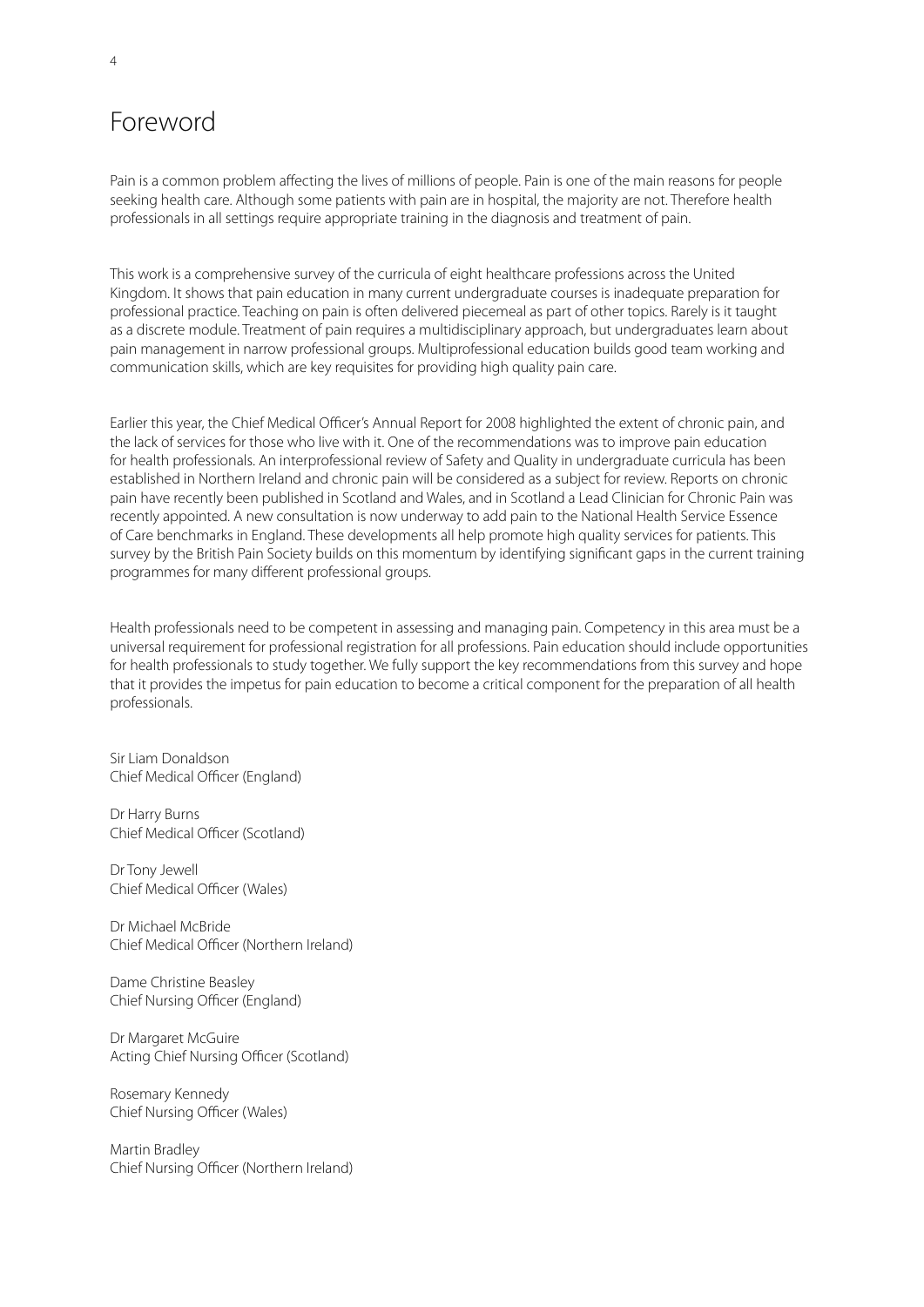# Summary

### **Despite pain being the most common reason for a patient to consult their general practitioner (GP), education about the identification, assessment and treatment of pain represents less than 1% of the university based teaching for healthcare professionals.**

This new study illustrates the limited amount and type of pain education healthcare professionals receive including doctors and nurses. This may be a significant factor in the inadequate management of pain. The average pain content was 12 hours with physiotherapy and veterinary science students receiving the highest input.

The Chief Medical Officer's report<sup>1</sup> this year drew attention to the plight of millions of people in the United Kingdom (UK) who suffer with daily persistent pain. It is essential that the healthcare workforce is adequately prepared to assess and manage pain effectively. This report makes a series of recommendations to promote pain education, healthcare professionals learning together, assessment of competency and ensure that pain is a core part of the educational standards and quality assurance mechanisms.

# Background

The Chief Medical Officer's Annual report<sup>1</sup> recently called for the inclusion of chronic pain in the curricula of all healthcare professionals as part of a major initiative to improve the lives of millions affected. Education was the first of eight recommended actions.

The management of pain in the UK and indeed worldwide is problematic with many millions of people experiencing pain. Pain is the main reason for primary care consultations<sup>2</sup> and back pain and musculoskeletal injuries make up the second and third cause of absence from work amongst British manual workers<sup>3</sup>. Pain and discomfort are the primary health problems for over half of older people aged over 75 years<sup>4</sup> and for several decades surveys have found up to 80% of people continue to experience moderate to severe pain whilst in hospital<sup>5,6</sup>. For cancer sufferers, pain can be a significant issue throughout their diagnosis, investigations, treatment, survivorship and palliative care. The reasons for the prevalence of unrelieved pain may be complex but the inadequate education of healthcare professionals has been implicated many times.

A survey of medical pain education over 20 years ago<sup>7</sup> revealed minimal teaching in the curriculum and scrutiny of other professional curricula outside of the UK reveals similar inadequacies in terms of a fragmented teaching approach to the topic and variations across universities<sup>8-12</sup>. Many subjects compete to appear in the curricula of healthcare professionals but priority is often given to those areas endorsed by the professional regulatory bodies such as the General Medical Council and the Quality Assurance Agency. These organisations have a role in regulating and evaluating undergraduate curricula for healthcare professionals.

Pain specific curricula have been published by the International Association for the Study of Pain (IASP)<sup>13</sup> for dentistry, medicine, nursing, pharmacy, psychology, occupational and physical therapy. It is not clear whether these curricula are used with current programmes for healthcare professionals. A recent survey of major Canadian universities found that undergraduate pain education was generally inadequate and veterinary scientists received more education than healthcare professionals<sup>8</sup>. Our study replicated the Canadian project to investigate the amount and type of pain education received by British healthcare undergraduates.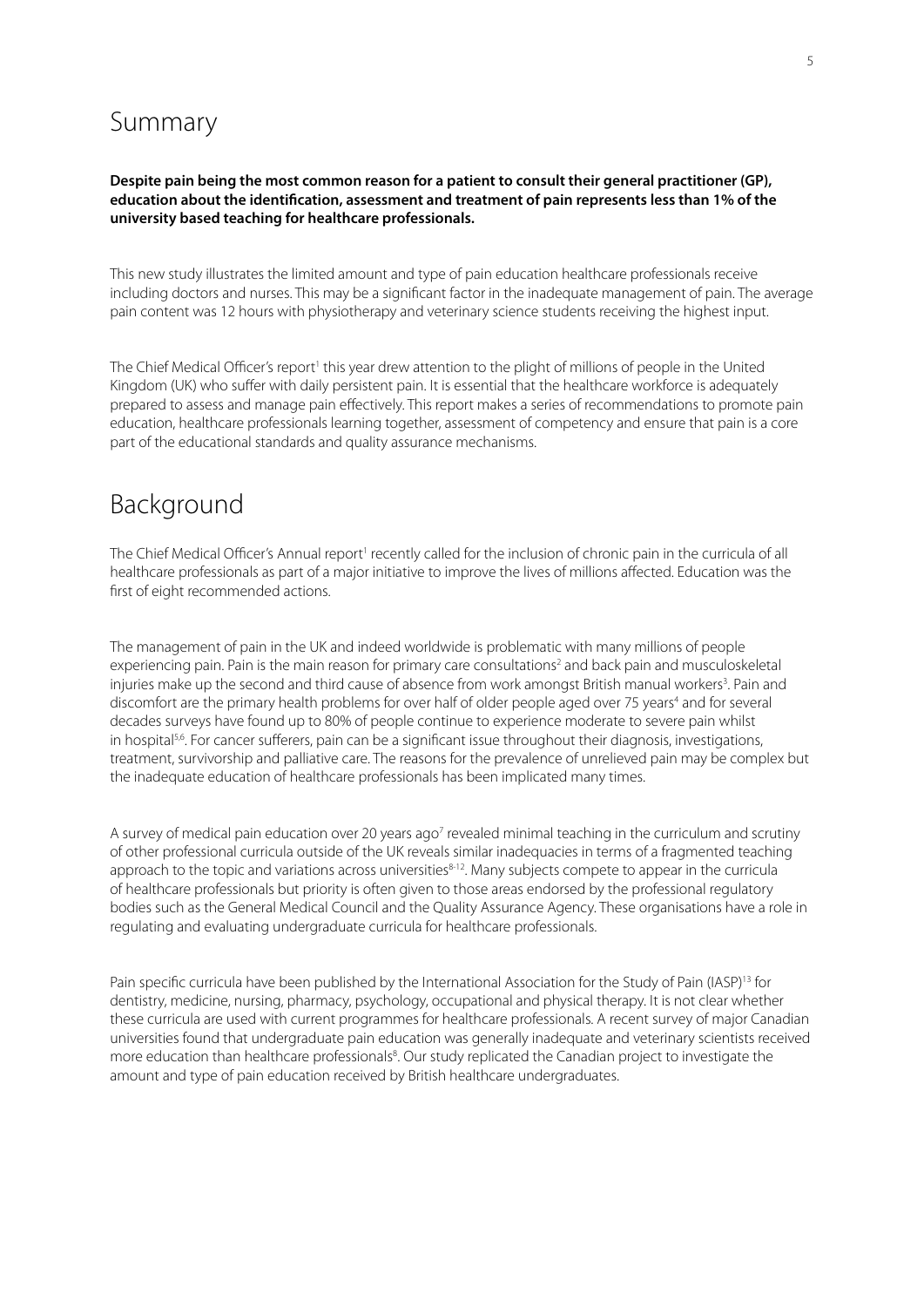### Study's objectives

- Describe the nature and content of pain curricula in undergraduate/pre-qualification programmes for healthcare professionals in major British university regions
- Explore the strategies to promote learning in pain management and the extent of interprofessional education in programmes
- Identify the pain management content recommended by regulatory bodies of healthcare professionals and the Quality Assurance Agency subject benchmarks

# The study

This descriptive, exploratory survey involved 11 major university cities across the four countries of the UK. Nineteen higher education institutions were included who offered 108 undergraduate programmes from the following disciplines: dentistry, medicine, midwifery, nursing (adult, child, learning disabilities and mental health branches), occupational therapy, pharmacy, physiotherapy and veterinary science.

Following ethical approval for the study, a co-investigator for each region was recruited, through the British Pain Society Education Special Interest Group, who coordinated local approval arrangements. The UK Pain Education Questionnaire was adapted from previous work by Watt-Watson et al (2009)8 and designed to elicit the quantity and nature of the pain teaching, learning strategies employed, assessment techniques, IASP curricula implementation and extent of interprofessional education (IPE; learning with, from and about other disciplines). Data collection took place in the spring of 2009.

# Results

Seventy four questionnaires were returned (68.5%) with the response rate between disciplines ranging from 2 (40.0%) for veterinary science to medicine and physiotherapy with 10 each (83.3%) (see Figure 1). Programme length varied from two year accelerated programmes for graduates to the six year veterinary science programme (mean 3.4yrs, SD 0.9). The average pain content of undergraduate curricula was 12.0 hours (n=65, 87.8%) although large variation exists ranging from 2 to 158 hours (see Table 1 and Figure 2). Physiotherapy undergraduates received the highest input averaging 37.5 hours with pharmacists (8.0 hours) and midwives (6.0 hours) receiving the least pain education. Eleven programmes offered (14.8%) a dedicated pain module that was either optional or compulsory.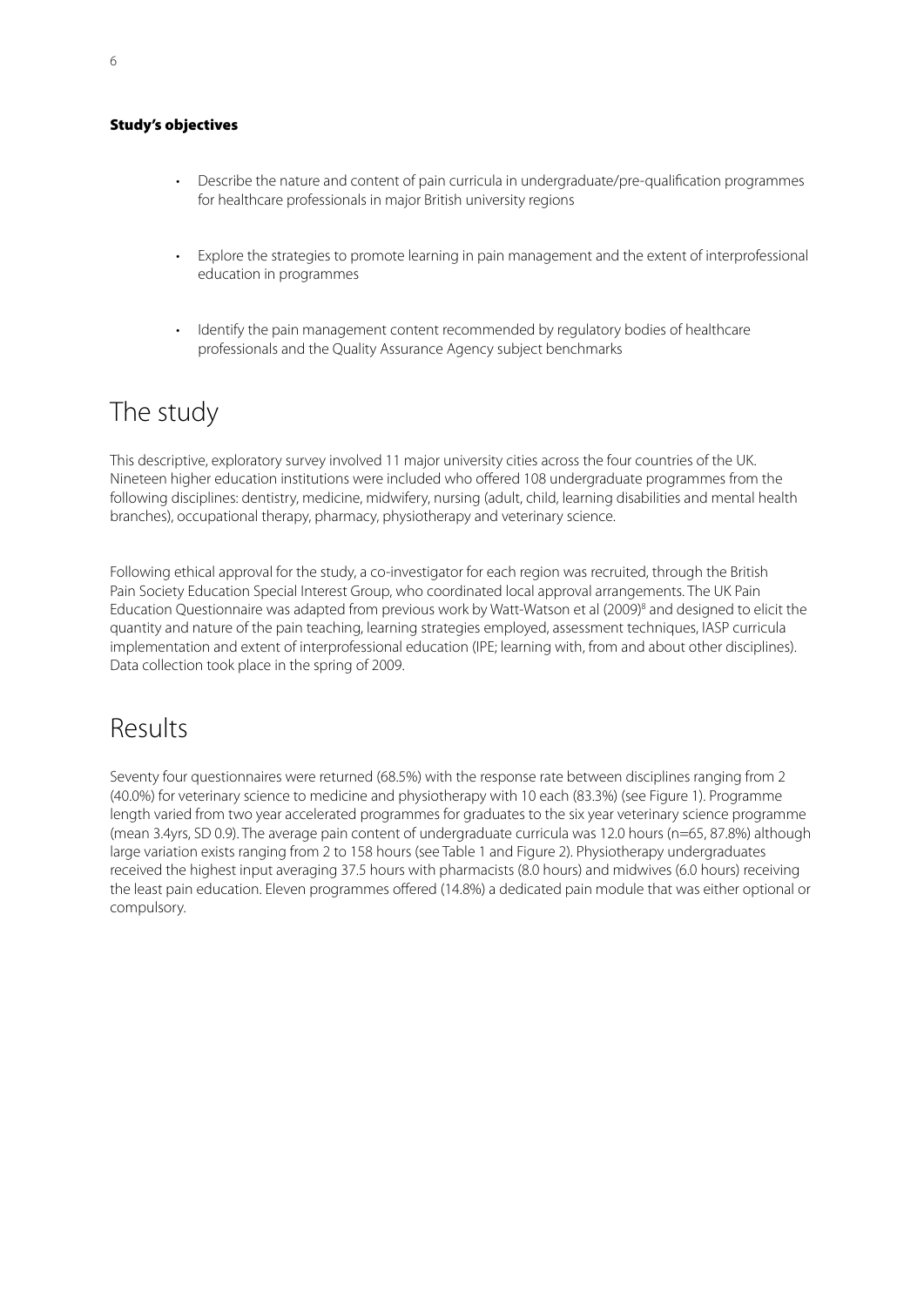

**Figure 1** Responses according to discipline (n=74)

### **Table 1** Average pain content in undergraduate curriculum (n=65)

| <b>Discipline</b>                                                                  | $\mathsf{n}$                         | <b>Hours in</b><br>curriculum<br>(median) | <b>Min-Max</b>                                                               |
|------------------------------------------------------------------------------------|--------------------------------------|-------------------------------------------|------------------------------------------------------------------------------|
| Dentistry                                                                          | $\overline{2}$                       | 9.5                                       | $9.0 - 10.0$                                                                 |
| Medicine                                                                           | 9                                    | 13.0                                      | $6.0 - 50.0$                                                                 |
| Midwifery                                                                          | 5                                    | 6.0                                       | $4.0 - 39.0$                                                                 |
| Nursing (all branches)<br>Adult<br>Child<br>Learning disabilities<br>Mental health | 30<br>12<br>9<br>$\overline{2}$<br>7 | 10.2<br>13.0<br>10.4<br>16.4<br>3.5       | $2.0 - 36.0$<br>$5.7 - 36.0$<br>$3.8 - 24.5$<br>$2.8 - 30.0$<br>$2.0 - 23.0$ |
| Occupational therapy                                                               | 5                                    | 14.0                                      | $9.0 - 28.0$                                                                 |
| Pharmacy                                                                           | 3                                    | 8.0                                       | $6.0 - 12.0$                                                                 |
| Physiotherapy                                                                      | 9                                    | 37.5                                      | 5.0-158.0                                                                    |
| Veterinary science                                                                 | $\overline{2}$                       | 27.4                                      | $8.8 - 43.0$                                                                 |
| Overall                                                                            | 65                                   | 12.0                                      | 2.0-158.0                                                                    |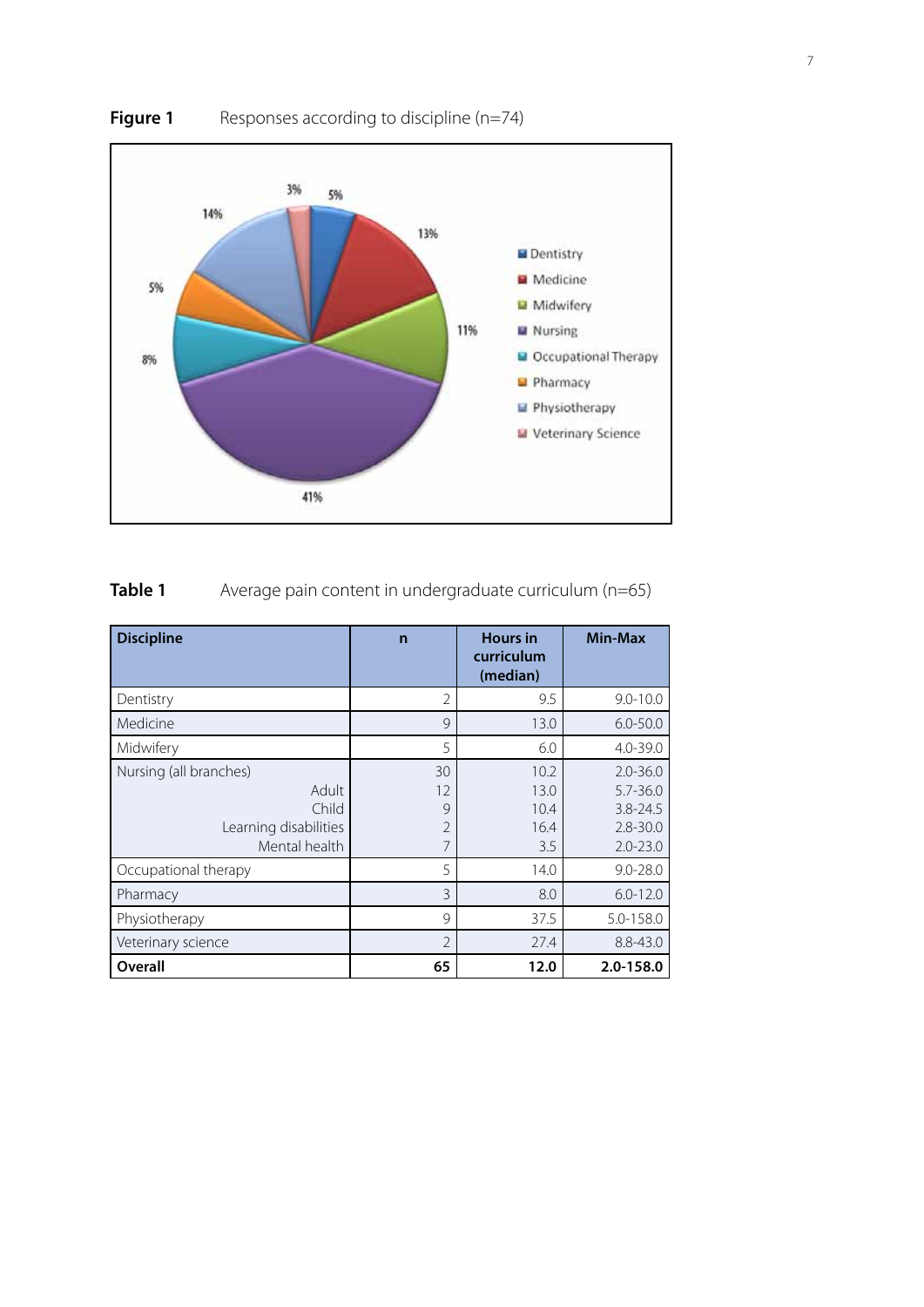

**Figure 2** Average hours of pain education in professional curricula

Lectures (n=65, 87.8%) and case studies (n=58, 78.4%) dominate as learning strategies used in pain teaching although student-led approaches such as enquiry or problem-based learning were a feature of some courses (41.9%). Technology was also used to support learning with 39.2% describing an element of electronic learning (e-learning) and blended learning (the combination of traditional teaching methods with e-learning) was used by a third of respondents.

The most frequently taught topics were neurophysiology and analgesics (pain relieving drugs) averaging 20% of the pain curricula each. All disciplines except dentistry included pain assessment although this varied from 4.8% in medical curricula to 27.2% in occupational therapy. Non-drug approaches featured heavily in physiotherapy (60.0%) but less so in medicine and veterinary science (4.8 and 7.2% respectively).

Interprofessional education (IPE) around pain was rare; only 18.9% (n=14) shared content with another health discipline. Predominantly medicine, occupational therapy and physiotherapy shared an average of 5.5hrs but this was typically lectures suggesting multi-professional approach of learning alongside one another rather than with, from and about each other that is traditional with IPE.

IASP pain curricula had been fully implemented on two undergraduate courses; one physiotherapy programme (with 40 hours content) and one nursing (child branch) programme (12 hours content). Many courses had either not integrated the curricula (40.1%) or had only partially done so (41.7%). The majority of academics (n=67, 95.7%) requested that generic pain resources are developed to support undergraduate learning suggesting case studies  $(n=36)$  and electronic resources ( $n=32$ ) as the most useful through to whole modules ( $n=7$ ).

Seventy percent (n=49) of programmes included formal (summative) assessments relating to pain with all disciplines reporting the use of exams and case-based essays as key strategies. Half this group simply used one assessment technique to assess learning in pain, usually an exam based technique.

Additional comments made by 58 (78%) respondents revealed five key themes; description of teaching content  $(n=21)$ , difficulties estimating time in curricula  $(n=13)$ , clinical placement learning  $(n=9)$ , curriculum  $(n=10)$ , teaching methods and resources (n=6). Four responses did not fit any theme. Comments illustrating these themes are presented in Box 1.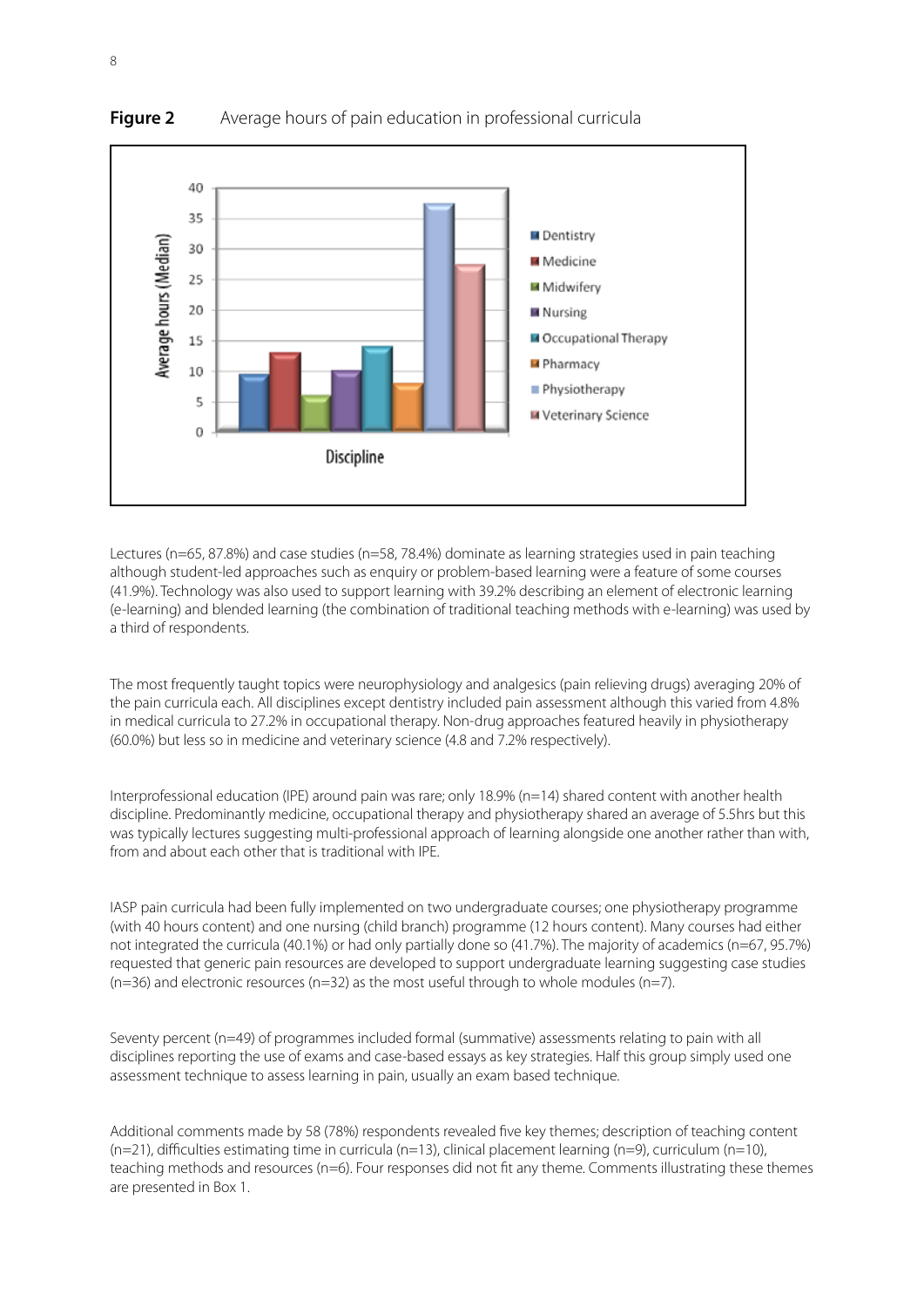### **Box 1** Themes from additional comments made

#### How pain content is delivered

All students do an oncology project in year 3 when they follow a patient with malignant disease. Poor management will be included in tutorials associated with that project. Poor management is also included as a topic for discussion on clinical placements, especially post-operative care etc (12: Medicine).

#### Difficulties estimating hours for pain content

I can only comment upon the specific BN (Hons) nursing (mental health). I'm afraid pain management is not directly addressed at all, although pharmacology & cognitive behavioural therapy is relative to psychological distress are (17: Nursing – Mental Health Branch).

I am unable to quantify how much time is spent discussing pain in modules that cover topics such as rheumatology, teaching of manual skills etc, due to this integration (6: Physiotherapy).

### Importance and variations in placement learning

Pain will be addressed also in clinical practice however due to the diverse nature of placement within OT practice, the content and amount of time given to this will differ for each individual student depending on their placement profile (71: Occupational therapy).

Documentary analysis of the programme standards issued by professional regulators and the Quality Assurance Agency (QAA) benchmark statements revealed limited emphasis on pain. Medicine, midwifery and physiotherapy had recommended standards by professional regulators or bodies but no QAA benchmarks. Veterinary science was the only discipline to have pain management referred to in regulatory and QAA documents which included subject knowledge and specific practice competencies for graduates. Guided by European Union Directives<sup>14</sup>, some professional regulators provided the minimum number of hours for undergraduate programmes; medicine, 5,500 hours (university and practice based), nursing, 4,600 hours (with 2,300 in practice), pharmacy 3,000 hours of direct study. Taking into account the taught aspects alone, the pain curricula revealed in this survey is less than 1% of the overall content for nursing and pharmacy.

A few respondents described the areas where successful elements of teaching and learning had been developed. These are presented in Box 2.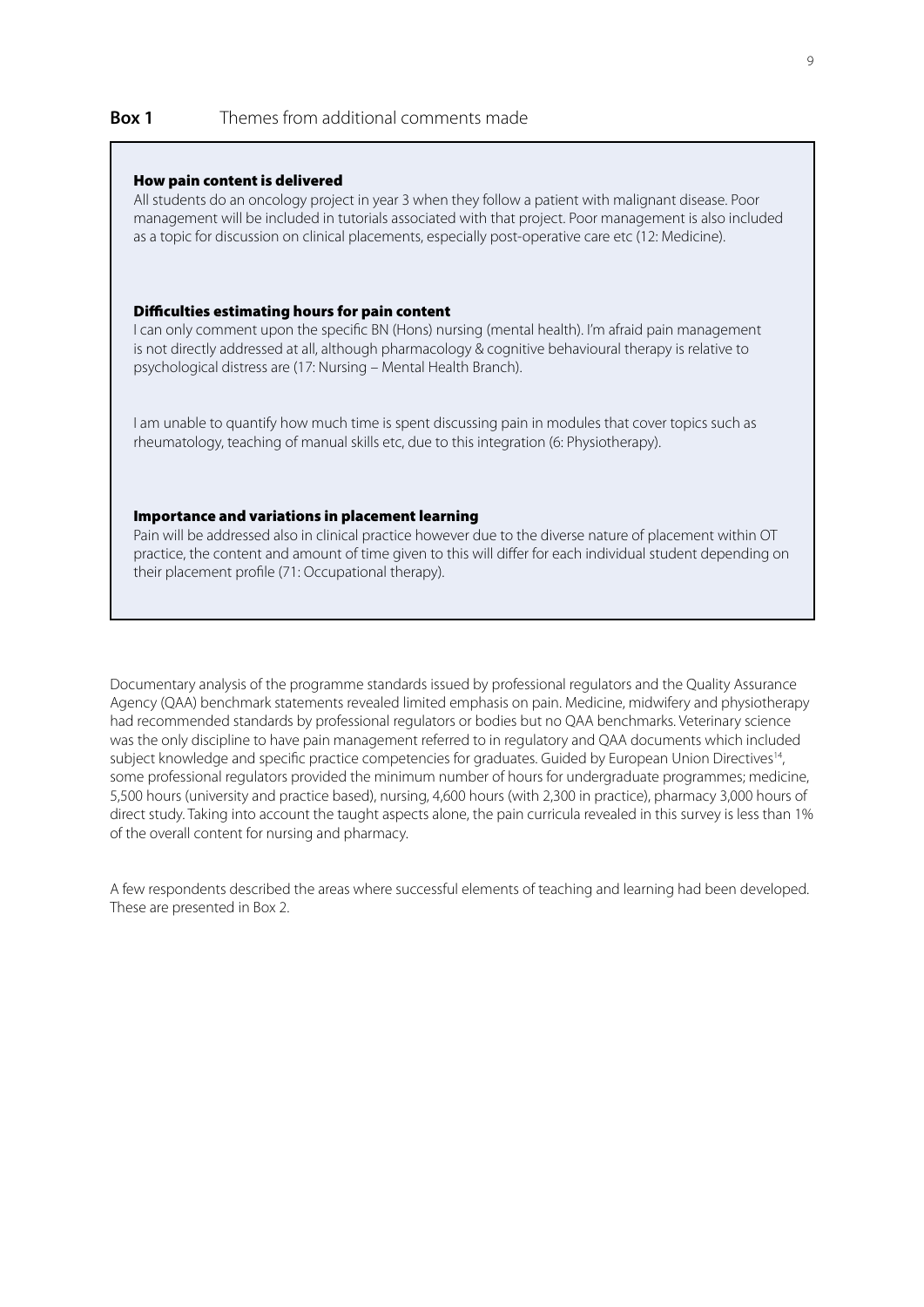### **Box 2** Examples of developments within the curricula

| <b>Example of a compulsory pain management module</b> (26: Adult nursing) |          |  |
|---------------------------------------------------------------------------|----------|--|
| Neurophysiology                                                           | 1 hour   |  |
| Aetiology and prevalence                                                  | 2 hours  |  |
| Misbeliefs and barriers to pain                                           | 1 hour   |  |
| Pain assessment                                                           | 2 hours  |  |
| Multidimensional nature & mulitmodal approaches including<br>analgesics   | 12 hours |  |
| Non-drug approaches                                                       | 3 hours  |  |
| Policy/guidelines and audit                                               | 1 hour   |  |
| Total:                                                                    | 22 hours |  |
| Altovnativo annuasches te stimulate leavning                              |          |  |

### **Alternative approaches to stimulate learning**

Real patients in the classroom, role play, student presentations, visits to pain clinics, student portfolios, final year viva

### **Shared learning alongside each other** (77: Occupational therapy)

Midwifery, nursing, OT, Physiotherapy, ODP (operating department practitioner) students have a cores skills module and share four hours of pain lectures

#### **Element of interprofessional learning** (58: Physiotherapy)

Physiotherapy undergraduates share six hours of problem-based learning and tutorials with occupational therapy students

### **Different assessment strategies across a curriculum** (27: Dentistry)

Examinations (short answer, multiple choice or extended matching questions): year 2 (neurophysiology), year 3 (analgesics), years 4 & 5 (surgical complications & chronic pain management)

Observed Clinical Structured Examination (OSCE, mock clinical scenarios) in acute pain management in year 3

Summative clinical assessment in pain management surgical cases in year 3 and 5

## Discussion

This survey revealed that undergraduate health professionals receive on average just 12 hours of pain education in a professional programme ranging from 2-6 years. Veterinary students received twice the amount of pain education compared to medical students and physiotherapy undergraduate three times as much.

Lectures and case studies dominated as the main methods to deliver pain education and assessment strategies reflected the emphasis on knowledge acquisition and recall through examinations. Effective pain management requires knowledge and assessment, interpersonal, communication and problem-solving skills. The amount of time devoted to specific topic areas within programmes varied even within disciplines. Key areas of knowledge and skills need to be identified to ensure core competencies for the assessment and management of pain.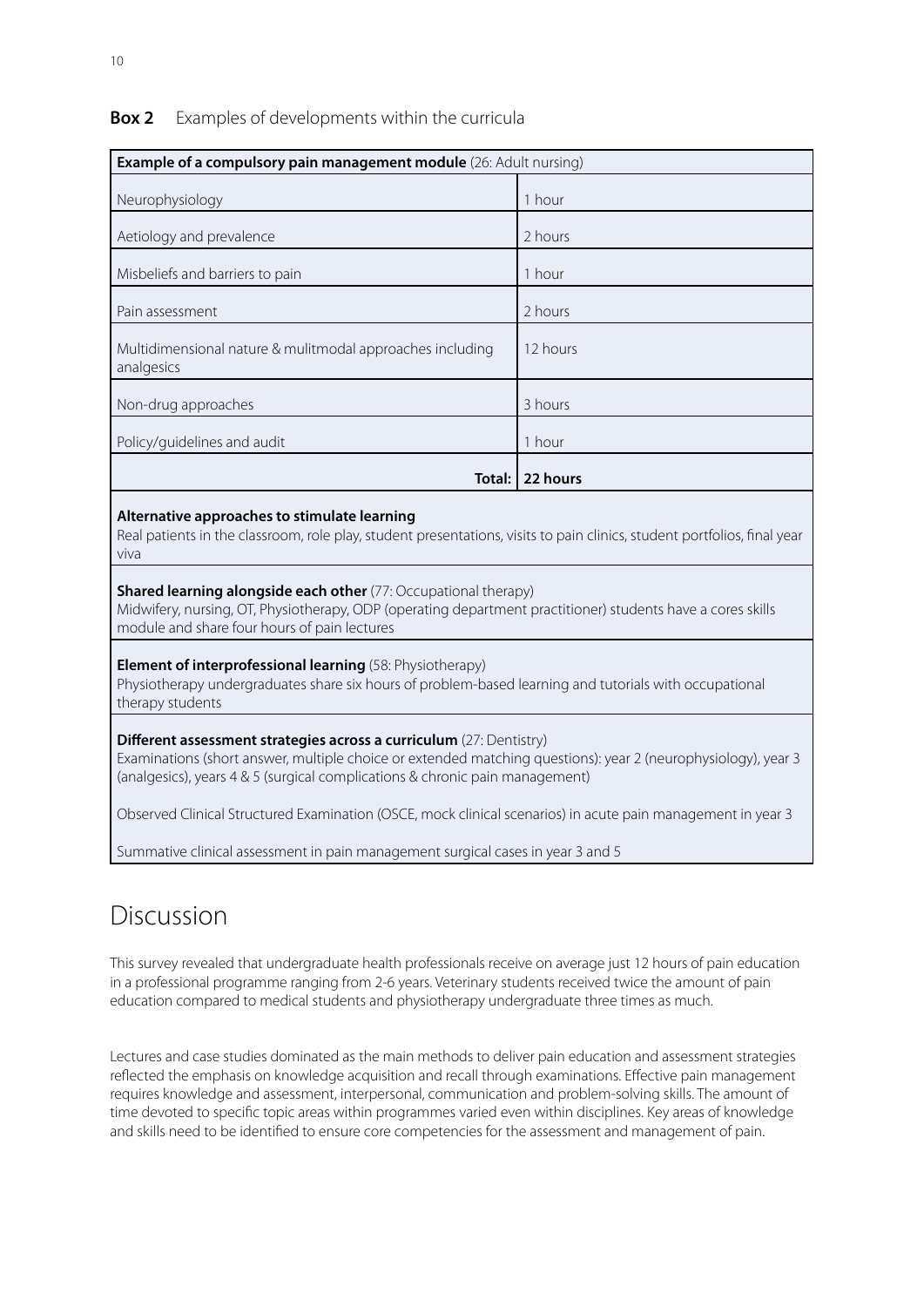The majority of pain education was delivered uni-professionally. Where shared lectures did occur this was rarely interprofessional; where learning with and about each professional group, and their role in pain management, was encouraged. The importance of interprofessional working across professional boundaries has been endorsed in NHS policy documents for several years<sup>15,16</sup>. The benefits of IPE have included improved collaboration and communication which contributes to interprofessional working<sup>17,18</sup>. Many respondents struggled with the known barriers to IPE including; rigid uni-professional structures<sup>19</sup>, logistical difficulties with timetables and expertise to develop relevant case study scenarios<sup>20</sup>.

Guidance for pain content is available for most healthcare professionals through IASP but in this survey only two programmes had wholly adopted it. Nearly all respondents identified a need for more support through generic educational resources and in particular e-learning and case-studies. Despite the majority of respondents identifying the presence of formal pain content most of this was distributed throughout the curricula with less than 15% of programmes offering pain education as a separate module. The difficulty for the student is the integration of learning when it occurs sporadically across several modules, which can result in fragmentation and omission of important topics<sup>21</sup>.

Regulatory and QAA documents are powerful influences for professional curricula but veterinary science was the only discipline to have pain management referred to in both documents. From our survey it would appear that some medical and midwifery educators are not aware of this requirement and there have been concerns about how the OAA benchmarks can be used<sup>22</sup>.

This is first UK pain education survey that has investigated pain content and delivery across eight healthcare professions. A key strength was the recruitment of a co-investigator for each site who liaised with the academic staff responsible for the pain education; thus reducing the risk of a low response rate and facilitating a more accurate picture of content and delivery. Limitations of the survey include the possibility of bias due to regional co-investigators having an interest in pain education and this survey may represent an overly positive picture of pain education in healthcare professional curricula. Despite the limitations of this the generalisability of these findings to other undergraduate programmes could be cautiously made.

# Conclusions

The amount of pain education in the curricula of healthcare professionals is woefully inadequate given the burden of pain in the general population in the UK. Teaching methods for pain education should encourage problem-solving, deeper learning and skill development rather than knowledge recall associated with surface learning. Students need to have the opportunity to learn together in a genuine interprofessional way, where they can gain an understanding of their roles in clinical practice. Educational standards from professional regulators and Quality Assurance Agency subject benchmark statements should include pain-related knowledge and competencies to ensure it is integrated into the curricula.

The Chief Medical Officer's Annual report<sup>1</sup> was timely and the detailed results from this survey clearly demonstrate the need to develop pain education further to adequately prepare the healthcare workforce to manage pain effectively.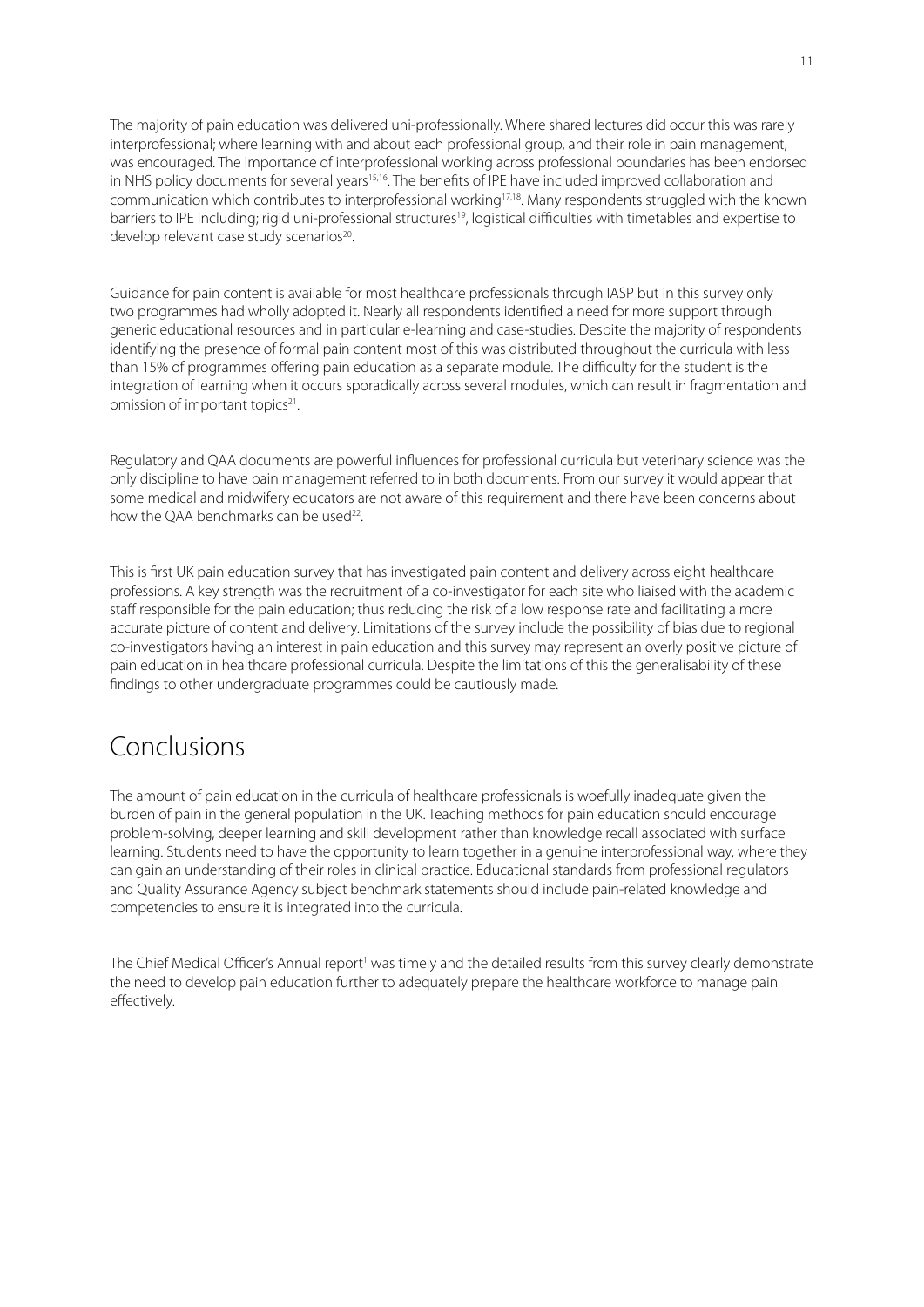# Key recommendations

- Work with regulators of healthcare professionals and professional bodies to include pain as a core part of the educational standards and quality assurance mechanisms.
- Develop a strategy to facilitate the integration of pain content where this already exists through professional regulators and QAA subject benchmarks.
- Healthcare professionals should study pain management as a dedicated curriculum that includes an assessment of their knowledge and competencies.
- Promote deep learning methods and development of both knowledge and skills for managing pain.
- Identify and share good practices of undergraduate pain education and facilitate wider availability of pain education resources.
- Encourage opportunities for interprofessional pain education, in the undergraduate curriculum, to mirror practice and promote understanding of individual roles.

# References

- 1. Donaldson L. *150 years of the Annual Report of the Chief Medical Officer: On the State of the Public Health 2008*. London: Department of Health, 2009.
- 2. Mäntyselkä P, Kumpusalo E, Ahonen R, Kumpusals A, Kauhanen J Viinamaki H et al. Pain as a reason to visit the doctor: a study in Finnish primary healthcare. *Pain* 2001;89:175-80.
- 3. Chartered Institute of Personnel and Development. *Annual Survey Report Absence Management*. London:CIPD. 2009. http://www.cipd.co.uk/NR/rdonlyres/45894199-81E7-4FDF-9E16- 2C7339A4AAAA/0/4926AbsenceSRWEB.pdf. (accessed 24 August 2009).
- 4. National Statistics Online. *Self-reported health problems: by gender and age, 1996–97: Social Trends Dataset*. London: Office for National Statistics. 2000. http://www.statistics.gov.uk/StatBase/xsdataset. asp?More=Y&vlnk=670&All=Y&B2.x=86&B2.y=13 (accessed on 8 October 2009).
- 5. Marks R, Sachar E. The under treatment of medical inpatients with narcotic analgesics. *Ann Intern Med* 1973;78:173-181.
- 6. Svensson I, Sjöström B, Haljamäe H. Assessment of pain experiences after elective surgery. *J Pain Symptom Manage* 2000:20(3):193-201.
- 7. Marcer D, Deighton S. Intractable pain: a neglected area of medical education in the UK. *J R Soc Med* 1988;81:698-700.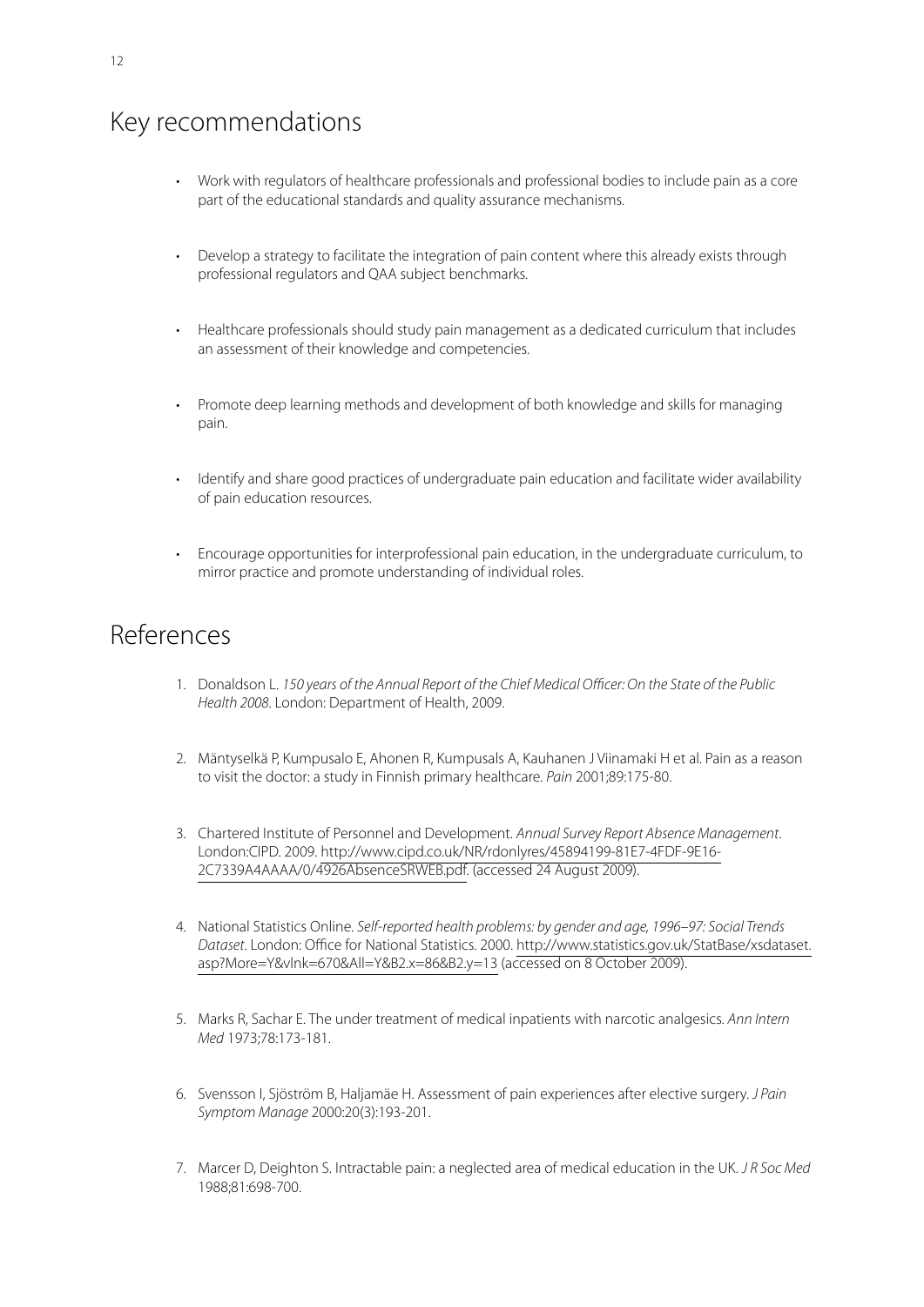- 8. Watt-Watson J, McGillion M, Hunter J. A survey of pre-licensure pain curricula in health science faculties in Canadian Universities. *Pain Res Manage* 2009 in press.
- 9. Singh RM, Wyant SL. Pain management curricula of US schools of pharmacy. *J Am Pharm Assoc* 2003;43:34-40.
- 10. Scudds RJ, Scudds RA, Simmons MJ. Pain in the physical therapy (pt) curriculum: a faculty survey. *Physiother Theor Prac* 2001;17:239-256.
- 11. Pöyhiä R, Kelso E. Pain related undergraduate teaching in medical faculties in Finland. *Pain* 1999;79:121-5.
- 12. Zalon ML. Pain management instruction in nursing curricula. *J Nurs Educ* 1995; 34:262-26.
- 13. International Association for the Study of Pain. *Pain Curricula*. Seattle: IASP. 2009. http:// //www. iasp-pain.org/AM/Template.cfm?Section=General\_Resource\_Links&Template=/CM/HTMLDisplay. cfm&ContentID=3004. (accessed 19 September 2009).
- 14. European Union. *Directive 2005/36/EC of the European Parliament and the Council of 7 September 2005 on the recognition of professional qualifications L255/22*. Strasbourg/Brussels: Official Journal of the European Union. http://eur-lex.europa.eu/LexUriServ/LexUriServ.do?uri=OJ:L:2005:255:0022: 0142:EN:PDF (accessed on 4 October 2009).
- 15. Department of Health. *The NHS Plan A Plan for Investment A Plan for Reform.* London: The StationeryOffice, 2000.
- 16. Department of Health. *High Quality Care For All NHS Next Stage Review Final Report*. London: The Stationery Office, 2008.
- 17. Goelen G, De Clercq G, Huyghens L, Kerckhofs E. Measuring the effect of interprofessional problembased learning on the attitudes of undergraduate health care students. *Med Educ* 2006; 40: 555-561.
- 18. Wilhelmsson M, Pelling S, Ludvigsson J, Hammar M, Dahlgren L, Faresjö T. Twenty years experiences of interprofessional education in Linköping – ground-breaking and sustainable. *J Interprofessional Care* 2009; 23:2, 121-133.
- 19. Vanclay, L. Developing collaboration: interprofessional education *Brit J Ther Rehab* 1998;5:6-7.
- 20. Barrett G, Greenwood R, Ross K. Integrating interprofessional education into 10 health and social care programmes. *Journal of Interprofessional Care* 2003;17(3):293-301.
- 21. Pöyhiä R, Niemi-Murola L, Kalso E. The Outcome of Pain Related Undergraduate Teaching in Finnish Medical Faculties. *Pain* 2005;115:234-237.
- 22. Jackson N. Growing knowledge about QAA subject benchmarking, *Quality Assurance in Education*. 2002;10(3):139-154.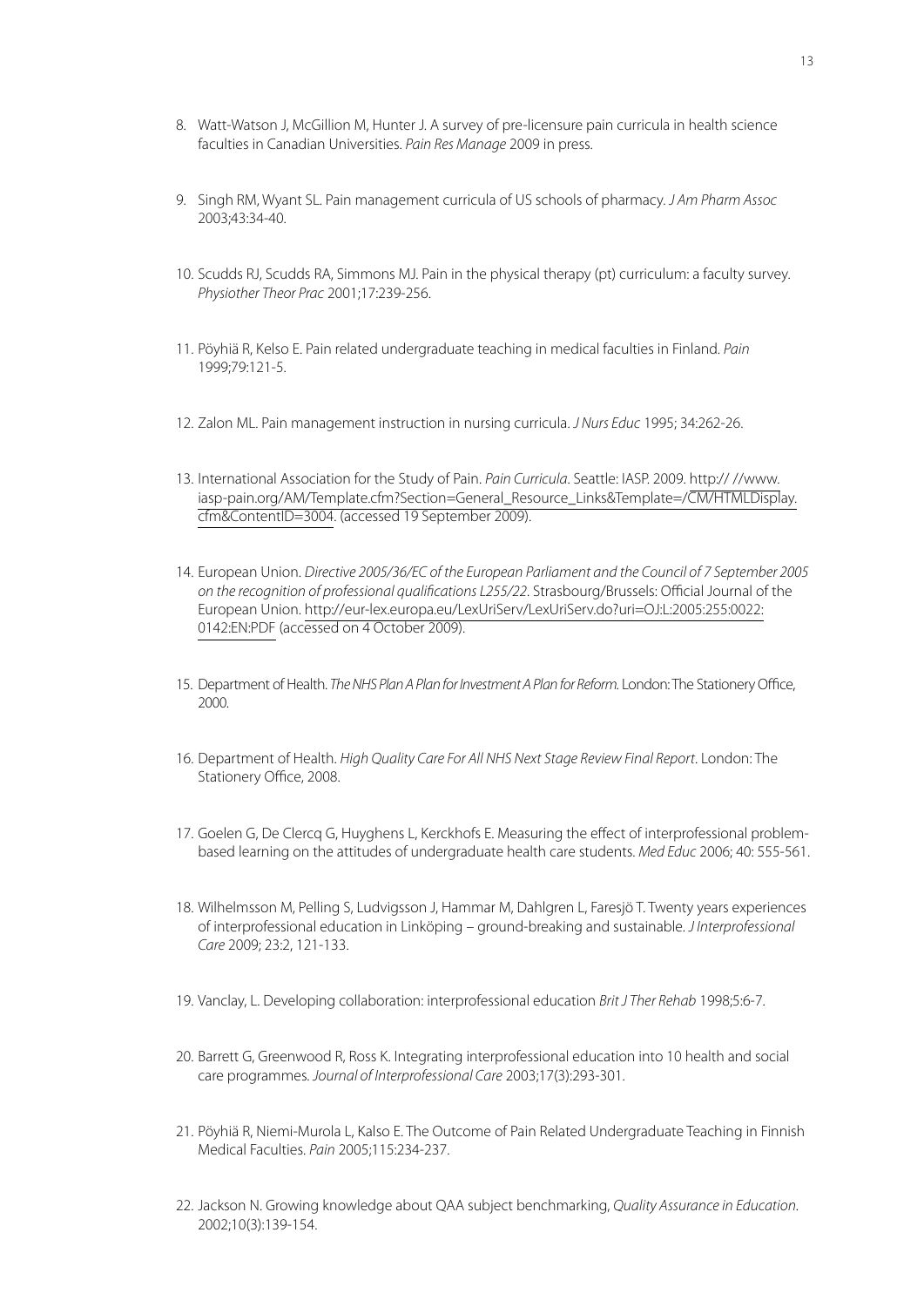# Acknowledgements

### **Contributors**

Dr Emma Briggs, Mrs Maggie Whittaker and Dr Eloise Carr were principal investigators on the project and authors of this report. We wish to express our sincerest thanks to the co-investigators in each region and Napp Pharmaceutical Holdings Limited for an educational grant.

### **Co-investigators**

Dr Nick Allcock, Dr Emma Briggs, Dr Michelle Briggs, Mrs Sally Curtis, Mrs Zena Desbottes, Dr Derek Jones, Dr Marilyn Monkhouse, Dr Marcia Schofield, Dr Pauline Black, Mrs Ann Taylor, Dr Paul Wilkinson, and Mrs Amelia Williamson-Swift.

### **Funding**

The research was funded by an educational grant from Napp Pharmaceutical Holdings Limited. The funders played no part in the study design; data collection, analysis, or interpretation; report writing. The views expressed in this publication are those of the authors and not necessarily those of their employers or the funders.

### **Ethical Approval**

The Psychiatry, Nursing & Midwifery Research Ethics Sub-committee, King's College London granted ethical approval: ref PNM/08/09-11